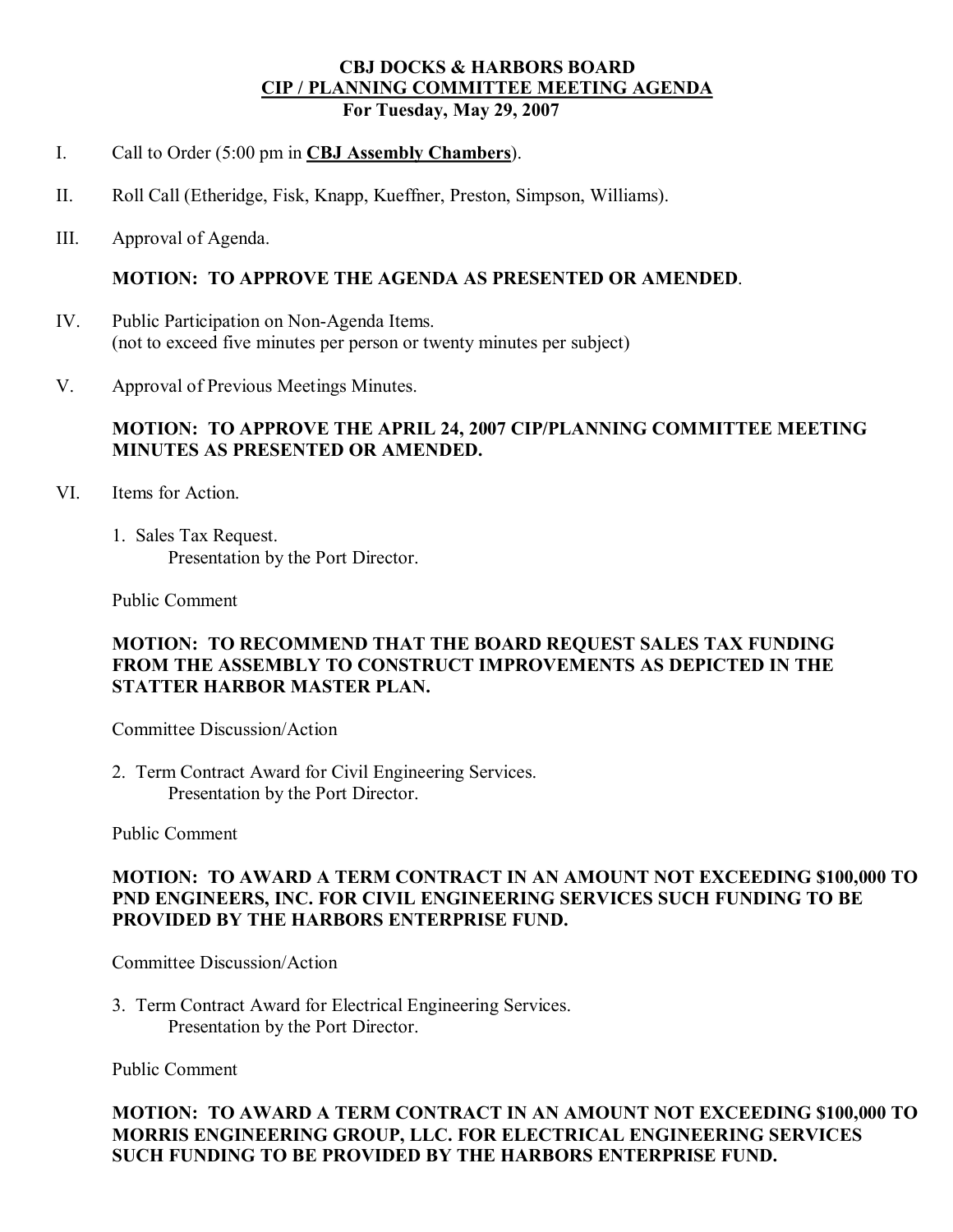# **CBJ DOCKS & HARBORS BOARD CIP / PLANNING COMMITTEE MEETING AGENDA May 29, 2007**

**Page 2**

VI. Items for Action (cont'd).

Committee Discussion/Action

4. Term Contract Award for General Electrical Services. Presentation by the Port Director.

Public Comment

## **MOTION: TO AWARD A TERM CONTRACT IN THE AMOUNT NOT EXCEEDING \$100,000 TO CHATHAM ELECTRIC, INC. FOR GENERAL ELECTRICAL WORK SUCH FUNDING TO BE PROVIDED BY THE HARBORS ENTERPRISE FUND.**

Committee Discussion/Action

5. Term Contract Award for Mechanical and Plumbing Services. Presentation by the Port Director.

Public Comment

### **MOTION: TO AWARD A TERM CONTRACT IN AN AMOUNT NOT EXCEEDING \$100,000 TO BEHRENDS MECHNICAL, INC. FOR PLUMBING AND MECHANICAL WORK SUCH FUNDING TO BE PROVIDED BY THE HARBORS ENTERPRISE FUND.**

Committee Discussion/Action

6. Term Contract Award for Security Services. Presentation by the Port Director.

Public Comment

### **MOTION: TO AWARD A TERM CONTRACT IN AN AMOUNT NOT EXCEEDING \$100,000 TO GOLDBELT SECURITY SERVICES FOR SECURITY SERVICES SUCH FUNDING TO BE PROVIDED BY THE HARBORS ENTERPRISE FUND.**

Committee Discussion/Action

7. Request to the Assembly for University Land Transfer. Presentation by the CIP/Planning Committee Chair.

Public Comment

**MOTION: TO RECOMMEND THAT THE BOARD REQUEST THE ASSEMBLY INITATE DISCUSSIONS WITH THE UNIVERSITY OF ALASKA SOUTHEAST FOR THE TRANSFER OF OWNERSHIP OF LANDS AT THE DOWNTOWN FISHERIES TERMINAL FOR MUNICIPAL LANDS ADJACENT TO THE UNIVERSITY OF ALASKA SOUTHEAST CAMPUS.**